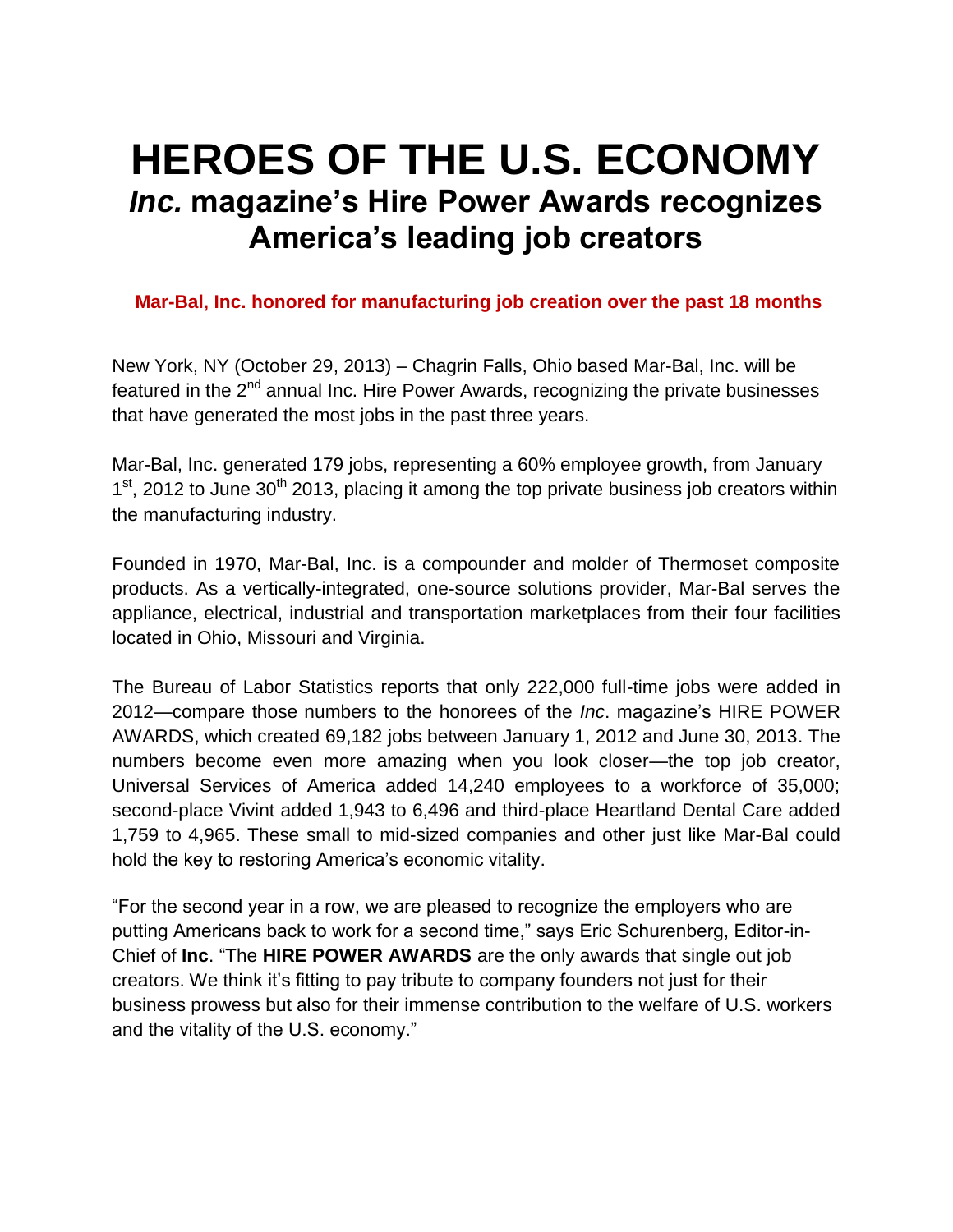**Mar-Bal, Inc.** is among the 437 private growth companies that are **HIRE POWER AWARDS** honorees, leading the way in creating more American jobs. While the honorees are found across the country in 25 categories, industries with the most Hire Power companies include health, financial services, software, human resources and IT services. States with the most honorees include California, Florida, Texas, Ohio, New York, Massachusetts, Illinois and Utah.

"At Bank of America Merrill Lynch, we understand the vital role of small and mid-sized businesses in the local economy," said George Smith, head of Business Banking, Bank of America Merrill Lynch. "And we are proud to partner with **Inc**. to sponsor the **Hire Power Awards** to recognize these business leaders."

An award ceremony, sponsored by Bank of America Merrill Lynch, will take place November 12, 2013 in San Francisco.

## **Eligibility**

The *Inc***.** Hire Power Award is for US-based, private companies (both for profit and nonprofit). Companies must have been founded in 2011 or earlier and have employed at least 10 full-time US-based employees as of December 31, 2012. Companies must complete the Employee Verification Report. Top award finalists may also be asked to provide their 2012 EEO Employer Information Report.

Award categories include most jobs created in the US, most jobs created by state, most jobs created by industry and highest employee growth percentage,). Companies featured in *Inc*.'s November issue represent the top tier winners for the Higher Power Award and a complete list of the winners can be found on [www.Inc.com.](http://www.inc.com/)

## **About Mar-Bal, Inc.**



Mar-Bal, Inc., headquartered in Chagrin Falls, OH, is a compounder and molder of Thermoset composite products. Since 1970, Mar-Bal has engineered and manufactured quality, customized materials and parts while delivering unmatched client cost-effectiveness through superior customer service and commitment to the total value. As a vertically-integrated, onesource solutions provider, Mar-Bal serves the appliance, electrical, industrial and transportation marketplaces from their four facilities in North America and its Asia Sales Office located in